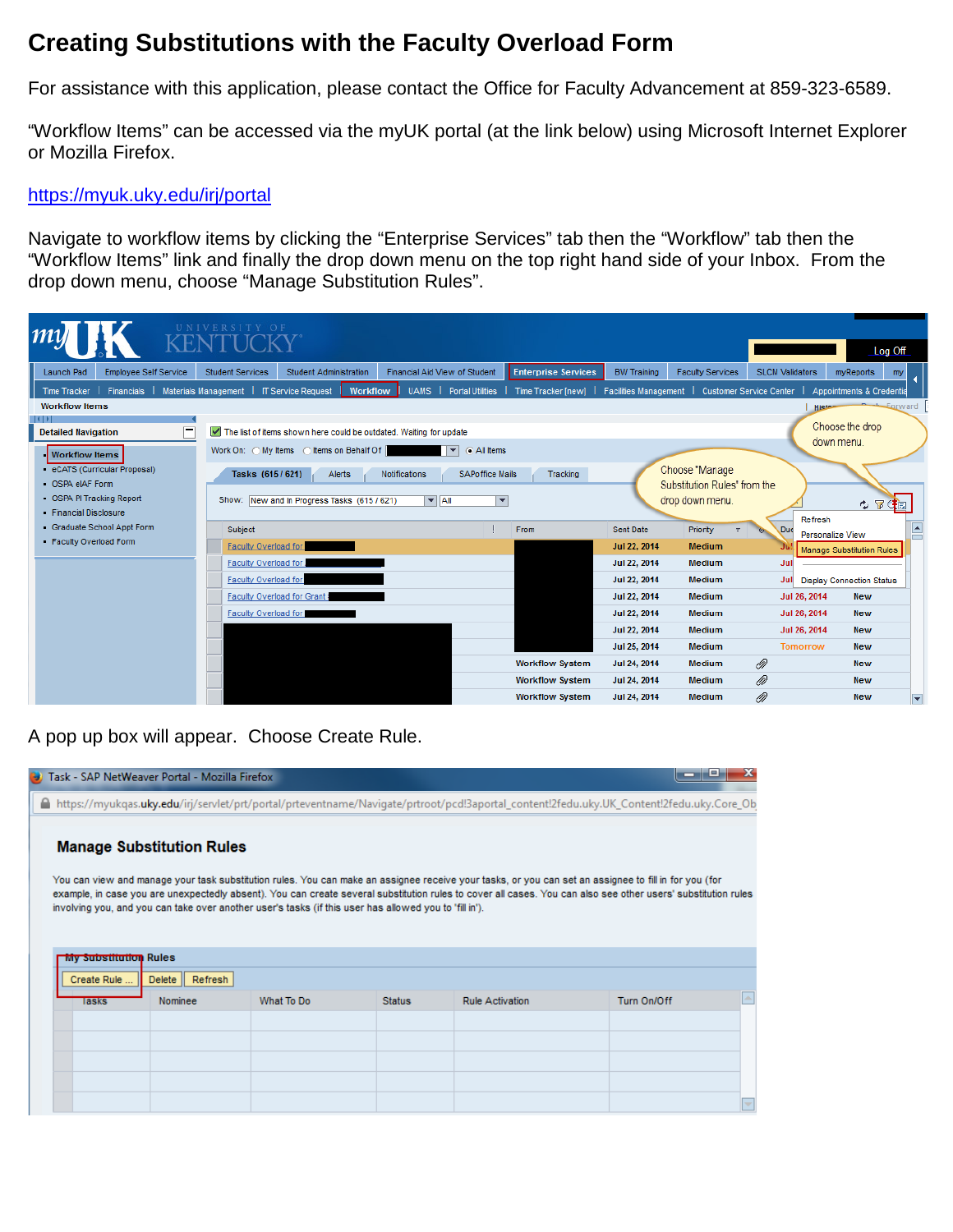Choose "Select" to search for your substitute.

| <b>Create a Substitution Rule</b>                                                                                                                                                                                                                                   |                                                                                   |  |  |  |
|---------------------------------------------------------------------------------------------------------------------------------------------------------------------------------------------------------------------------------------------------------------------|-----------------------------------------------------------------------------------|--|--|--|
| You can define which tasks you want to assign to a assignee. You can either make the assignee receive your tasks (for<br>example, when you go on vacation), or you can allow the assignee to fill in for you (for example, in case you are<br>unexpectedly absent). |                                                                                   |  |  |  |
| <b>Define Rule</b>                                                                                                                                                                                                                                                  | Set Rule Activation                                                               |  |  |  |
| Nominee:                                                                                                                                                                                                                                                            | Select                                                                            |  |  |  |
| Assign These Tasks:                                                                                                                                                                                                                                                 | Αll<br>▼                                                                          |  |  |  |
|                                                                                                                                                                                                                                                                     | The nominee is the substitute for all<br>tasks                                    |  |  |  |
| I Want the Nominee to: @ Receive My Tasks                                                                                                                                                                                                                           |                                                                                   |  |  |  |
| You hand over tasks to the assignee for the duration of your planned absence; in the next step<br>you can set a start date for this rule<br>◯ Fill In For Me                                                                                                        |                                                                                   |  |  |  |
|                                                                                                                                                                                                                                                                     | If you are unexpectedly absent, the assignee can take over your tasks completely. |  |  |  |
|                                                                                                                                                                                                                                                                     |                                                                                   |  |  |  |
| Next<br>Cancel                                                                                                                                                                                                                                                      |                                                                                   |  |  |  |

A popup box will appear. Search for your substitute by entering the substitute's last name in "Search for Names" then choose Search. A list of names will appear under "Current Selection". Choose the push pen to the left of your substitutes name then choose Apply.

| <b>Find People</b>       |       |                   |  |  |        |   |
|--------------------------|-------|-------------------|--|--|--------|---|
|                          |       | Search For Names: |  |  | Search |   |
| <b>Current Selection</b> |       |                   |  |  |        |   |
|                          |       | User              |  |  | Ξ      | A |
|                          |       |                   |  |  |        |   |
|                          |       |                   |  |  |        |   |
|                          |       |                   |  |  |        |   |
|                          |       |                   |  |  |        |   |
|                          |       |                   |  |  |        |   |
|                          |       |                   |  |  |        |   |
|                          |       |                   |  |  |        |   |
|                          |       |                   |  |  |        |   |
|                          |       |                   |  |  |        |   |
|                          |       |                   |  |  |        |   |
|                          |       |                   |  |  |        |   |
|                          |       |                   |  |  |        | ٠ |
|                          | Apply | Cancel            |  |  |        |   |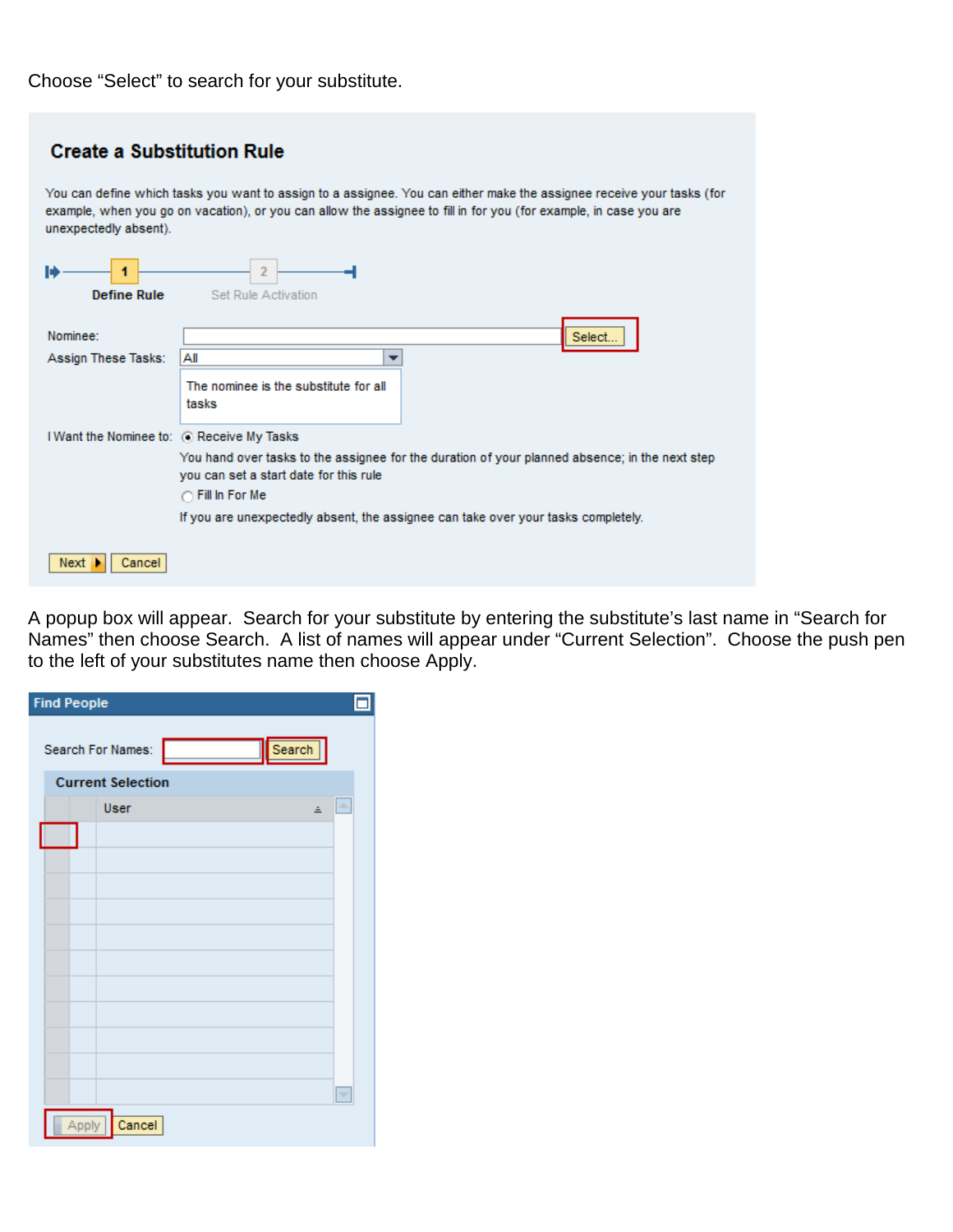If you would like to allow your substitute to receive work items related to Faculty Overload only, choose "Faculty Overload" from the "Assign These Tasks:" drop down box. Choose "All" to allow the substitute to receive all your work items.

If the substitute should receive your task, choose the "Receive My Task" radio button. If the substitute only fills in for you when you are not available, choose the "Fill In For Me" radio button. Then choose Next.

| <b>Create a Substitution Rule</b>                                                                                                                                                                                                                                   |  |  |  |  |  |  |
|---------------------------------------------------------------------------------------------------------------------------------------------------------------------------------------------------------------------------------------------------------------------|--|--|--|--|--|--|
| You can define which tasks you want to assign to a assignee. You can either make the assignee receive your tasks (for<br>example, when you go on vacation), or you can allow the assignee to fill in for you (for example, in case you are<br>unexpectedly absent). |  |  |  |  |  |  |
| Н<br><b>Define Rule</b><br>Set Rule Activation                                                                                                                                                                                                                      |  |  |  |  |  |  |
| Choose "All" to allow your substitute to receive<br>Nominee:                                                                                                                                                                                                        |  |  |  |  |  |  |
| all of your work items. Choose "Faculty"<br>Assign These Tasks:<br>HAII<br>Overload" to allow your substitute to receive                                                                                                                                            |  |  |  |  |  |  |
| Overload related items only.<br>The nominee is the substitute for all<br>tasks                                                                                                                                                                                      |  |  |  |  |  |  |
| I Want the Nominee to: @ Receive My Tasks                                                                                                                                                                                                                           |  |  |  |  |  |  |
| You hand over tasks to the assignee for the duration of your planned absence; in the next step<br>you can set a start date for this rule<br>○ Fill In For Me<br>If you are unexpectedly absent, the assignee can take over your tasks completely.                   |  |  |  |  |  |  |
| Next<br>Cancel<br>Choose "Next" when finished.                                                                                                                                                                                                                      |  |  |  |  |  |  |

Take the default settings to turn the substitute on immediately. You can set a start date by choosing On and entering a start date. Choose Save.

| <b>Create a Substitution Rule</b>                                                                                                                                                                                                                                                                             |  |  |  |  |  |  |
|---------------------------------------------------------------------------------------------------------------------------------------------------------------------------------------------------------------------------------------------------------------------------------------------------------------|--|--|--|--|--|--|
| You can define which tasks you want to assign to a assignee. You can either make the assignee receive your tasks (for example, when you go on vacation),<br>or you can allow the assignee to fill in for you (for example, in case you are unexpectedly obnoot).                                              |  |  |  |  |  |  |
| Choose On - At Once to start<br>immediately.<br><b>Set Rule Activation</b><br>Define Rule                                                                                                                                                                                                                     |  |  |  |  |  |  |
| © On - The rule will be enabled<br>On saving, turn on the following rule:<br>Choose On - On and enter a start<br>a At Once<br>date to start in the future.<br>$\bigcirc$ On<br>Off - The rule will not be enabled<br>You can turn the rule on or off at any time on the Substitution Rules Management screen. |  |  |  |  |  |  |
| Previous<br>Cancel                                                                                                                                                                                                                                                                                            |  |  |  |  |  |  |

Your new substitute will appear under "My Substitution Rules".